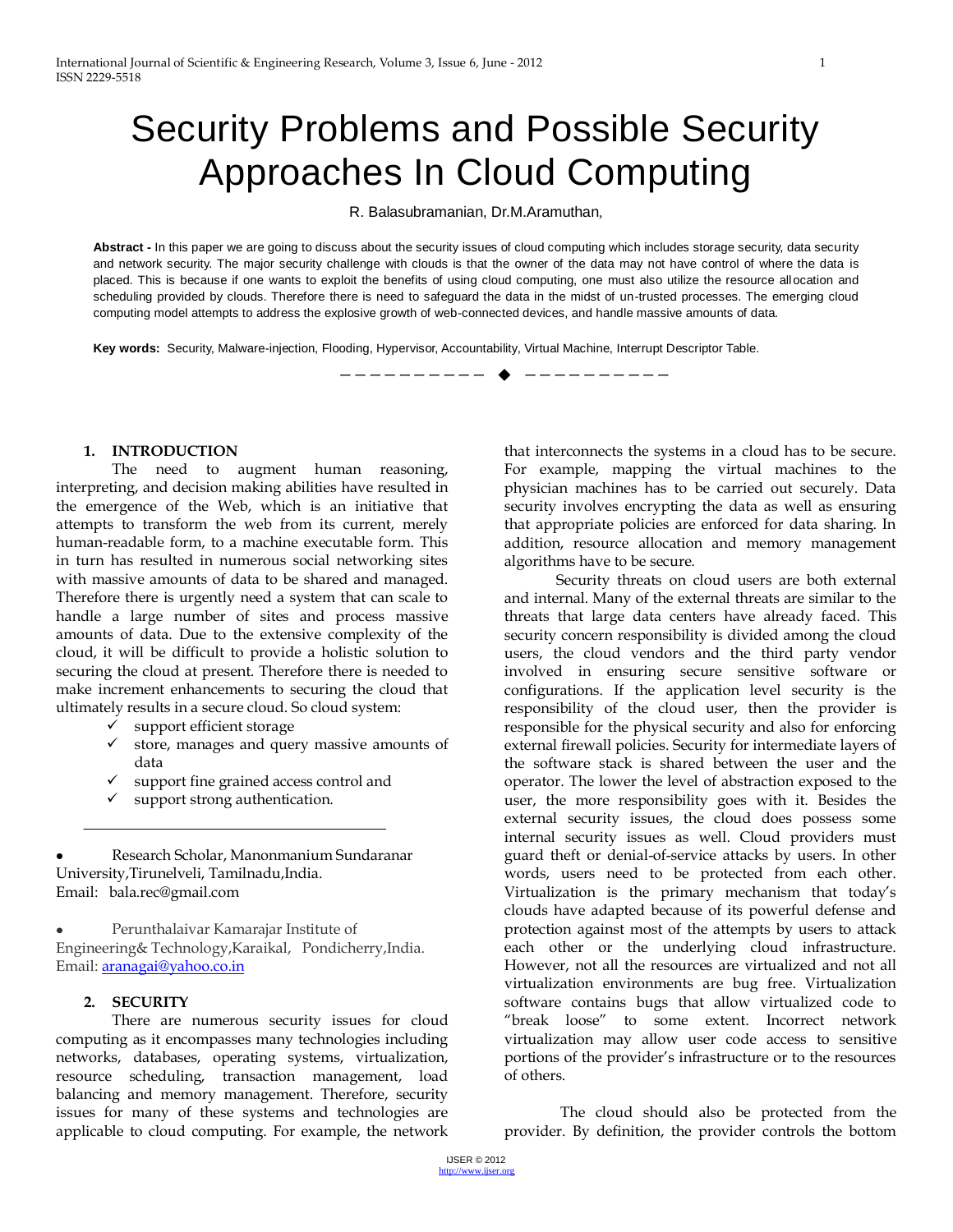layer of the software stack, which effectively circumvents most known security techniques. The one important exception is the risk of inadvertent data loss.

In addition, if any kind of failure occurs, it is not clear who is the responsible party. A failure can occur for various reasons:

- 1) due to hardware, which is in the Infrastructure as a Service layer of the cloud
- 2) due to malware in software, which is in the Software as a Service layer of the cloud or
- 3) due to the customer's application running some kind of malicious code,

the malfunctioning of the customer's applications or a third party invading a client's application by injecting bogus data. Whatever the reason, a failure can result in a dispute between the provider and the clients.

## **3. SECURITY PROBLEMS**

## **3.1 Malware-injection attack problem**

 In the cloud system, as the client's request is executed based on authentication and authorization, there is a huge possibility of meta data exchange between the web server and web browser. An attacker can take advantage during this exchange of metadata. Either the adversary makes his own instance or the adversary may try to intrude with malicious code. In this case, either the injected malicious service or code appears as one of the valid instance services running in the cloud. If the attacker is successful, then the cloud service will suffer from eavesdropping and deadlocks, which forces a legitimate user to wait until the completion of a job which was not generated by the user. This type of attack is also known as a meta-data spoofing attack.

### **3.2 Flooding attack problem**

 In a cloud system, all the computational servers work in a service specific manner, with internal communication between them. Whenever a server is overloaded or has reached the threshold limit, it transfers some of its jobs to a nearest and similar service-specific server to offload itself. This sharing approach makes the cloud more efficient and faster executing requests.

When an adversary has achieved the authorization to make a request to the cloud, then he/she can easily create bogus data and pose these requests to the cloud server. When processing these requests, the server first checks the authenticity of the requested jobs. Nonlegitimate requests must be checked to determine their authenticity, but checking consumes CPU utilization, memory and engages the IaaS to a great extent, and as a result the server will offload its services to another server.

Again, the same thing will occur and the adversary is successful in engaging the whole cloud system just by interrupting the usual processing of one server, in essence flooding the system.

## **3.3 Accountability check problem**

The payment method in a cloud System is "No use" No bill". When a customer launches an instance, the duration of the instance, the amount of data transfer in the network and the number of CPU cycles per user are all recorded. Based on this recorded information, the customer is charged. So, when an attacker has engaged the cloud with a malicious service or runs malicious code, which consumes a lot of computational power and storage from the cloud server, then the legitimate account holder is charged for this kind of computation. As a result, a dispute arises and the provider's business reputation is hampered.

## **4. POSSIBLE SECURITY APPROACHES**

### **4.1 Malware-injection attack solution**

The client's Virtual Machine (VM) is created and stored in the image repository system of the cloud. These applications are always considered with high integrity. We propose to consider the integrity in the hardware level, because it will be very difficult for an attacker to intrude in the IaaS level. Our proposal is to utilize a FAT-like (File Allocation Table) system architecture due to its straightforward technique which is supported by virtually all existing operating systems. From this FAT-like table we can find the application that a customer is running. A Hypervisor can be deployed in the provider's end. The Hypervisor is responsible for scheduling all the instances, but before scheduling it will check the integrity of the instance from the FAT-like table of the customer's VM.



Now the question is how the FAT-like table will be utilized to do the integrity checking. The IDT (Interrupt Descriptor Table) can be used in the primary stage to detect. Firstly, the IDT location can be found from the CPU registers; then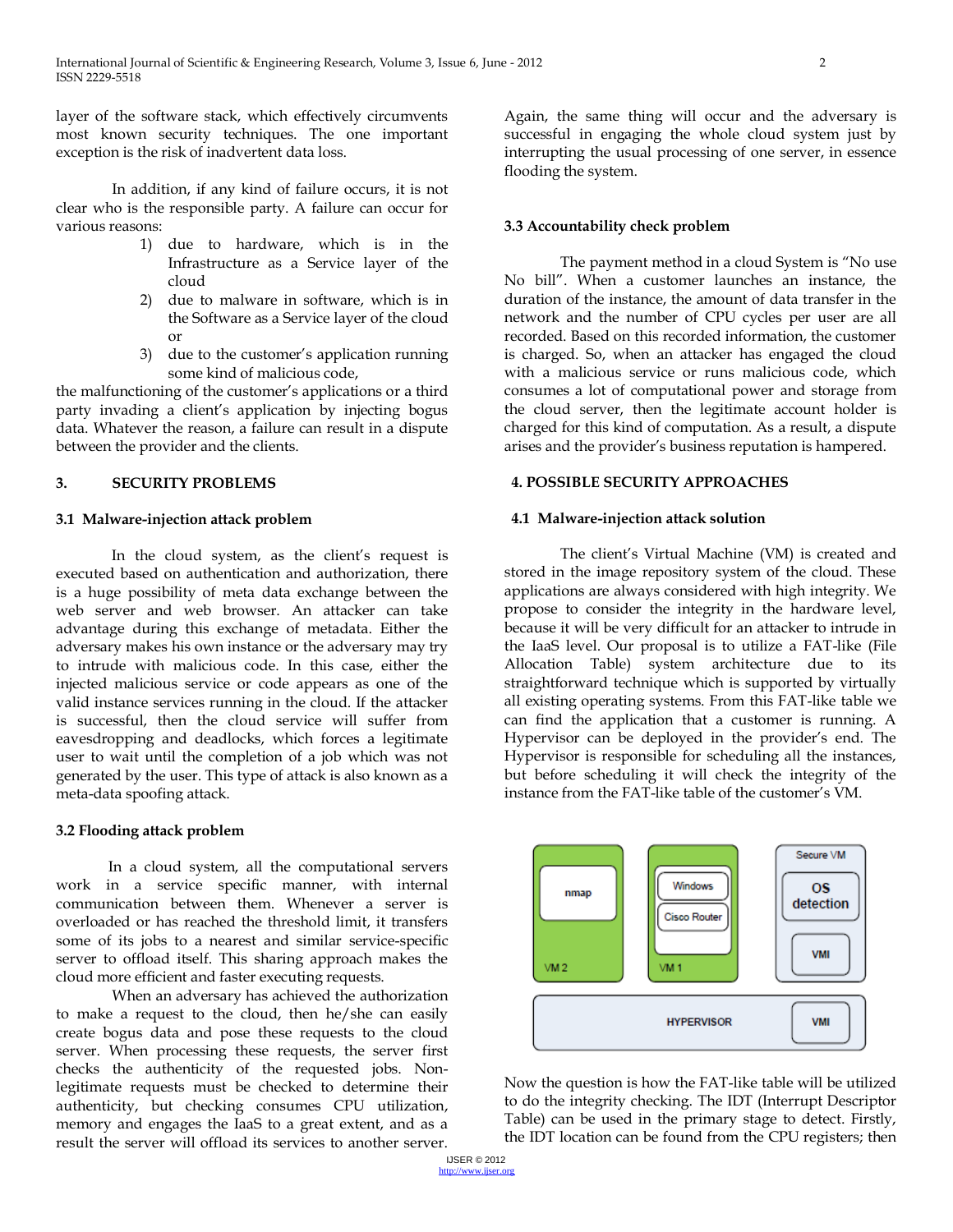an analysis of the IDT contents and the hash values of inmemory code blocks can determine the running OS in the VM. Finally, using the information of the running OS with the appropriate algorithms, all the running instances can be identified and then validated by the Hypervisor. It is observed that the OS of the VM2 can be easily detected.

### **4.2 Flooding attack solution**

For preventing a flooding attack, our proposed approach is to consider all the servers in the cloud system as a fleet of servers. Each fleet of servers will be designated for a specific type of job, like one fleet engaged for file system type requests, another for memory management and another for core computation related jobs, etc. In this approach, all the servers in the fleet will have internal communication among themselves through message passing. So when a server is overloaded, a new server will be deployed in the fleet and the name server, which has the complete records of the current states of the servers, will update the destination for the requests with the newly included server.

As mentioned in the previous section, a Hypervisor can also be utilized for the scheduling among these fleets. The Hypervisor will do the validity checking and if any unauthorized code is interrupting the usual computation in the cloud system, then the system will detect the instance by introspection.



In this way, the flooding attack can be mitigated to an extent. If the Hypervisor is locally breached, which would require a misfeasor, then further analysis and efforts will be required to secure the Hypervisor. Additionally, a PID can be appended in the messaging, which will justify the identity of the legitimate customer's request. The PID can be checked by the Hypervisor in the assignment of instances to the fleet of servers. This PID can be encrypted with the help of various approaches, such as implementing hash values or by using the RSA.

### **4.3 Accountability check solution**

The provider does not know the details of the customer's applications and it does not have the privilege to test the integrity of the application running in the cloud. On the other hand, customers do not know the infrastructure of the provider's cloud. If a customer is charged due to a malware attack or a failure, then the customer has no option to defend himself. There can be unusual phenomenon, such as a dramatic increase in a current account usage balance all of a sudden or charges for instances at a specific time when the customer was away from the cloud. In this case, an investigation should take place before charging the customer, because an adversary may be responsible for these unusual activities. In our approach the following features will be ensured in the provider's end before launching any instance of a customer:

- Identities
- Secure Records
- Auditing
- Evidence

Firstly, before starting the instance, the identity of the legitimate customer should be checked by the Hypervisor. Secondly, all the message passing and data transfer in the network will be stored securely and uninterrupted in that specific node. Hence, when the auditing takes place, all the necessary information can be retrieved. Also, the evidence must be strong enough to clarify the recorded events, so the AUDIT will have the following properties: completeness, accuracy and verifiability. These properties ensure that when there is a security attack it is reported immediately, no false alarm will be reported and the evidence can be scrutinized by a trusted third party who will commit the task of AUDIT from a neutral point of view.

In some cases, there can be a conflict between privacy and accountability, since the latter produces a detailed record of the machines' actions that can be inspected by a third party. An accountable cloud can maintain separate logs for each of its customers and make it visible to only the customer who owns it. Also, the log available to customers will not have any confidential information about the infrastructure of the provider from which the IaaS can be inferred by the AUDITOR.

### **5. CONCLUSION**

There are several security challenges including security aspects. There believes that due to the complexity of the cloud, it will be difficult to achieve end-to-end security. So security issues for cloud are important. These issues include storage security, data security, network security and application security. The main goal is to securely store and manage data that is not controlled by the owner of the data. Then there is focused on specific aspects of cloud computing. In particular, taking a bottom up